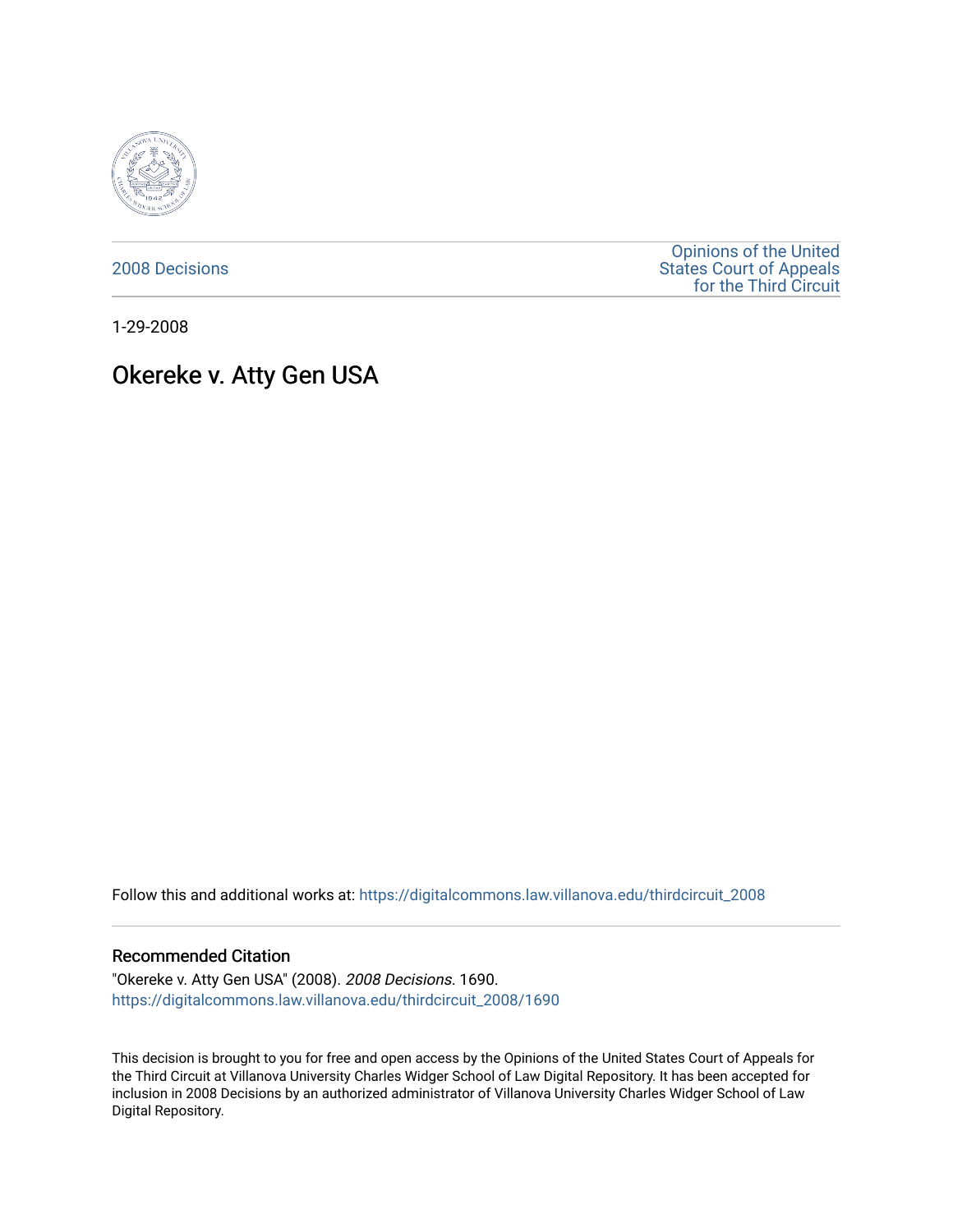# NOT PRECEDENTIAL UNITED STATES COURT OF APPEALS FOR THE THIRD CIRCUIT

No. 06-3612

\_\_\_\_\_\_\_\_\_\_\_\_\_\_\_

### HARRY OKEREKE,

Petitioner

v.

## ATTORNEY GENERAL OF UNITED STATES,

\_\_\_\_\_\_\_\_\_\_\_\_\_\_\_

Respondent

On Petition for Review of an Order of the United States Department of Justice Board of Immigration Appeals (BIA No. A70-651-555) Immigration Judge Alberto Riefkohl

Submitted Under Third Circuit LAR 34.1(a) January 8, 2008

\_\_\_\_\_\_\_\_\_\_\_\_\_\_\_

Before: FUENTES and JORDAN, *Circuit Judges* and DITTER\*, *District Judge.*

(Filed: January 29, 2008)

# OPINION OF THE COURT \_\_\_\_\_\_\_\_\_\_\_\_\_\_\_

\_\_\_\_\_\_\_\_\_\_\_\_\_\_\_

 <sup>\*</sup>Honorable J. William Ditter, Jr., United States District Court Judge for the Eastern District of Pennsylvania, sitting by designation.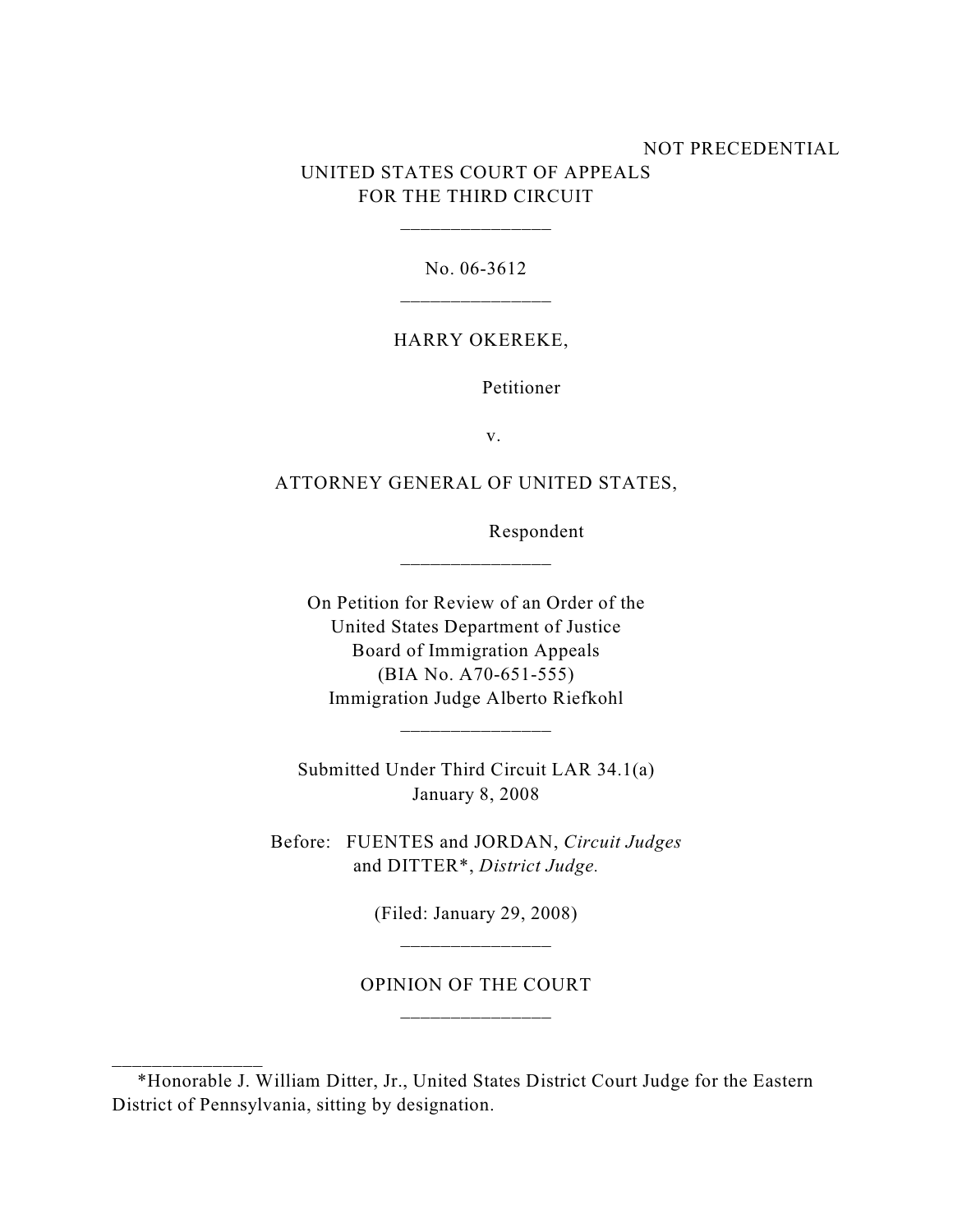#### JORDAN, *Circuit Judge*.

Harry Okereke ("Okereke") petitions for review of a decision of the Board of Immigration Appeals ("BIA") refusing to waive the limitations period applicable to his motion to reopen. Because we lack jurisdiction to review the BIA's discretionary refusal to grant the waiver, we will deny the petition for review.

### *Background*

Okereke is a citizen of Nigeria who entered the United States in 1989. In June 2000, the Government served him with a Notice to Appear charging him with overstaying his visa. In June 2001, Okereke married a United States citizen, with whom he now has two children and a stepdaughter. On November 14, 2001, he failed to appear at his immigration hearing and the Immigration Judge ("IJ") ordered him removed *in absentia.*  Okereke filed an appeal of the IJ's decision, which was denied by the BIA as untimely. Okereke then filed two subsequent motions to reopen his case, both of which were denied by the IJ. In August 2003, the BIA affirmed the IJ's decision denying the second motion to reopen, and upheld the order of removal.

Okereke, however, failed to depart and was arrested several years later, in 2006, by agents from United States Immigration and Customs Enforcement. Once in custody, he filed a motion with the BIA to reopen his case pursuant to provisions of the Violence Against Women Act ("VAWA") which have been codified as part of the Immigration and Nationality Act ("INA"). 8 U.S.C. § 1229a(c)(7)(C)(iv). Okereke's motion included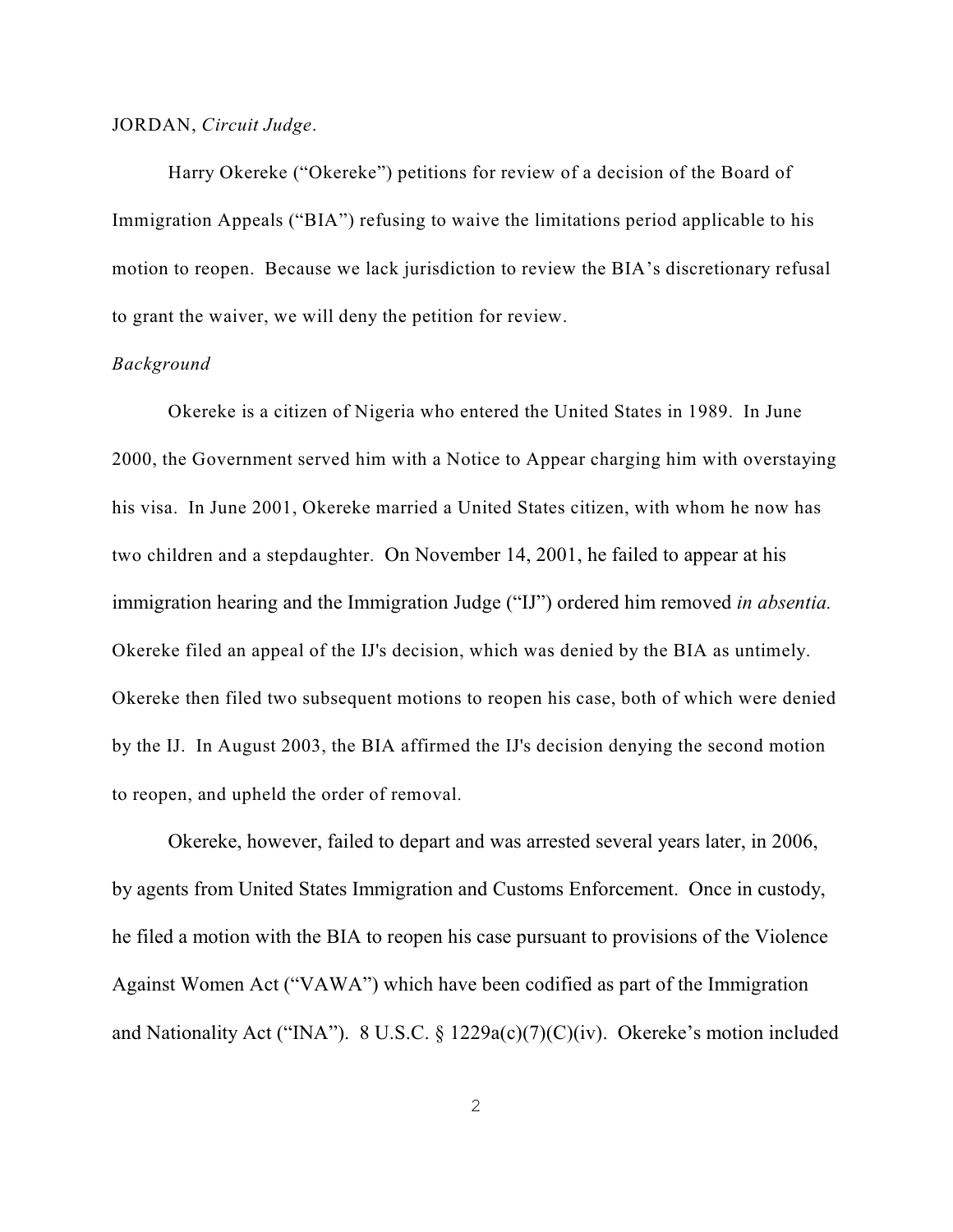affidavits detailing numerous instances of physical and psychological abuse allegedly perpetrated against him by his wife, as well as evidence that he is the primary means of support for his minor children. The BIA denied the motion to reopen, noting that it had been filed outside the one year time limit applicable to motions to reopen that invoke the VAWA. The BIA also refused to waive the one year time limit, stating that Okereke had "presented no evidence as to any extraordinary circumstances or extreme hardship to a child, to cause us to exercise favorable discretion in this instance." Okereke then filed the petition for review that is now before us. $<sup>1</sup>$ </sup>

# *Discussion*

Under the VAWA, aliens who are subject to a final order of removal but who are victims of spousal abuse may file a motion to reopen their immigration proceedings and apply for cancellation of removal if they can demonstrate that they have been "battered" or that they have been "the subject of extreme cruelty perpetrated by the [their] spouse[s]." 8 U.S.C.  $\S$ [ 1154(a)(iii)(1)(bb), 1229b(b)(2). Ordinarily, such motions must be filed within a year of the issuance of a final order of removal. 8 U.S.C. § 1229a(C)(7)(iv). However, the VAWA provides that "the Attorney General may, *in the Attorney General's discretion*, waive this time limitation in the case of an alien who

<sup>&</sup>lt;sup>1</sup>As explained more fully in this opinion, we conclude that Okereke's petition fails based on the jurisdiction stripping provisions of 8 U.S.C. § 1252(a)(2). Our review of our own jurisdiction is *de novo*. *Patel v. Ashcroft*, 294 F.3d 465, 467 (3d Cir. 2002).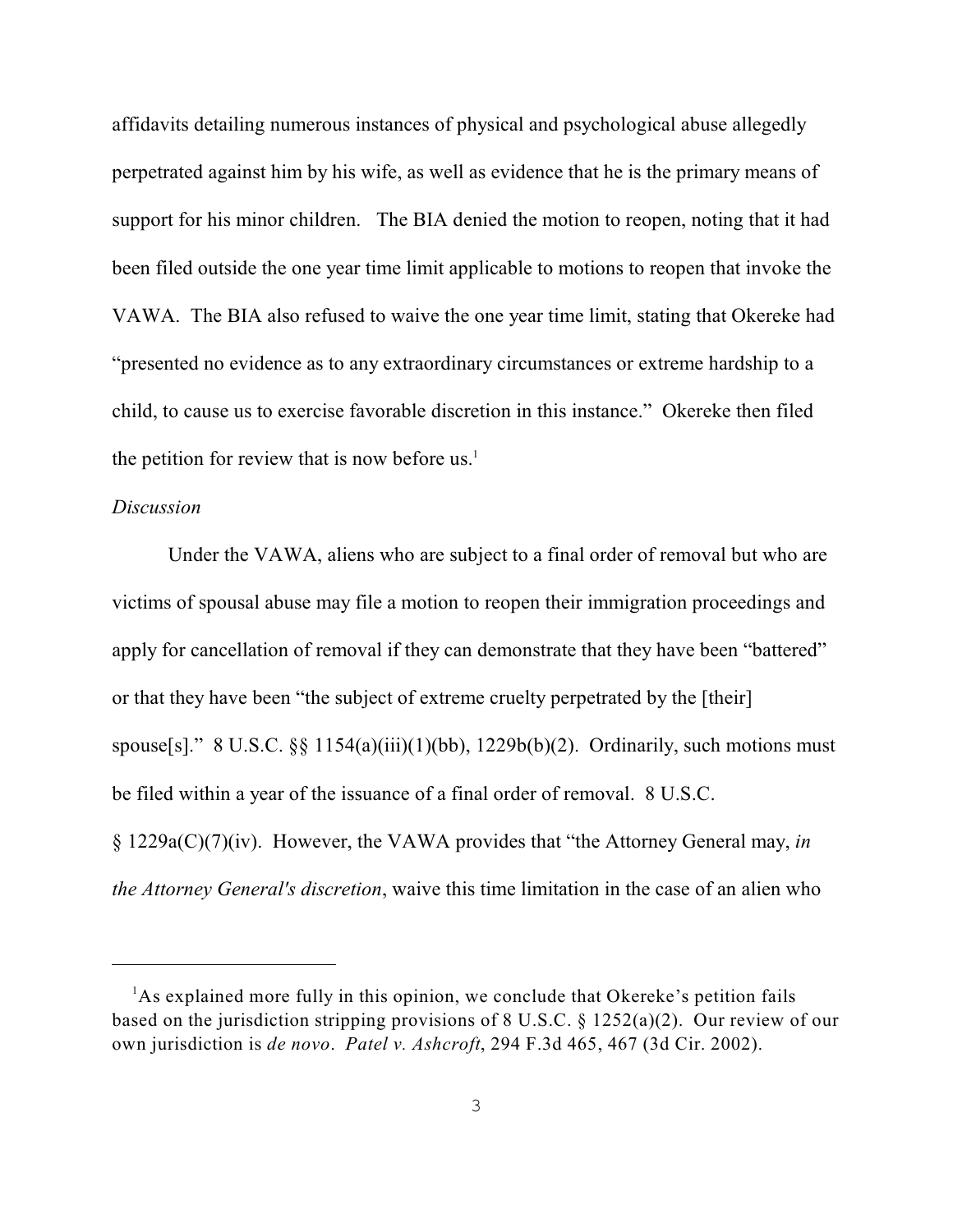demonstrates extraordinary circumstances or extreme hardship to the alien's child." 8 U.S.C. § 1229a(C)(7)(iv)(III) (*emphasis added*).

Okereke filed his motion five years after he was ordered removed, and the BIA declined to grant him a waiver. In his petition for review, Okereke contends that, in refusing to grant him a waiver, the BIA erred because the spousal abuse he has suffered is an "extraordinary circumstance" and his inability to support his children, if he is removed, constitutes "extreme hardship" to his children.

We lack jurisdiction to review the BIA's denial of a waiver of the one-year time limit. With the exception of denials of asylum, the INA removes from our jurisdiction "any ... decision or action of the Attorney General ... the authority for which is specified under this subchapter to be in the discretion of the Attorney General." 8 U.S.C. § 1252(a)(2)(B)(ii). In *Alaka v. Attorney General*, 456 F.3d 88, 96-95 (3d Cir. 2006), we <sup>2</sup> explained that § 1252's jurisdictional bar applies only "to a narrow[] category of decisions where Congress has specif[ied] that the sole authority for the action is the Attorney General's discretion." *Id.* at 96. As examples of statutory language which will trigger the jurisdictional bar, we cited various provisions of the INA which include explicit references to the Attorney General's discretion. *Id.* at 98 n.16. We also stated that while

<sup>&</sup>lt;sup>2</sup>Section 1229a is part of the subchapter referred to in §  $1252(a)(2)$ . *See CDI Information Svcs., Inc. v. Reno*, 278 F.3d 616, 619 (6th Cir. 2002) (explaining that "this subchapter" refers to "subchapter II of Chapter 12 of Title 8, which covers sections 1151 through 1378").